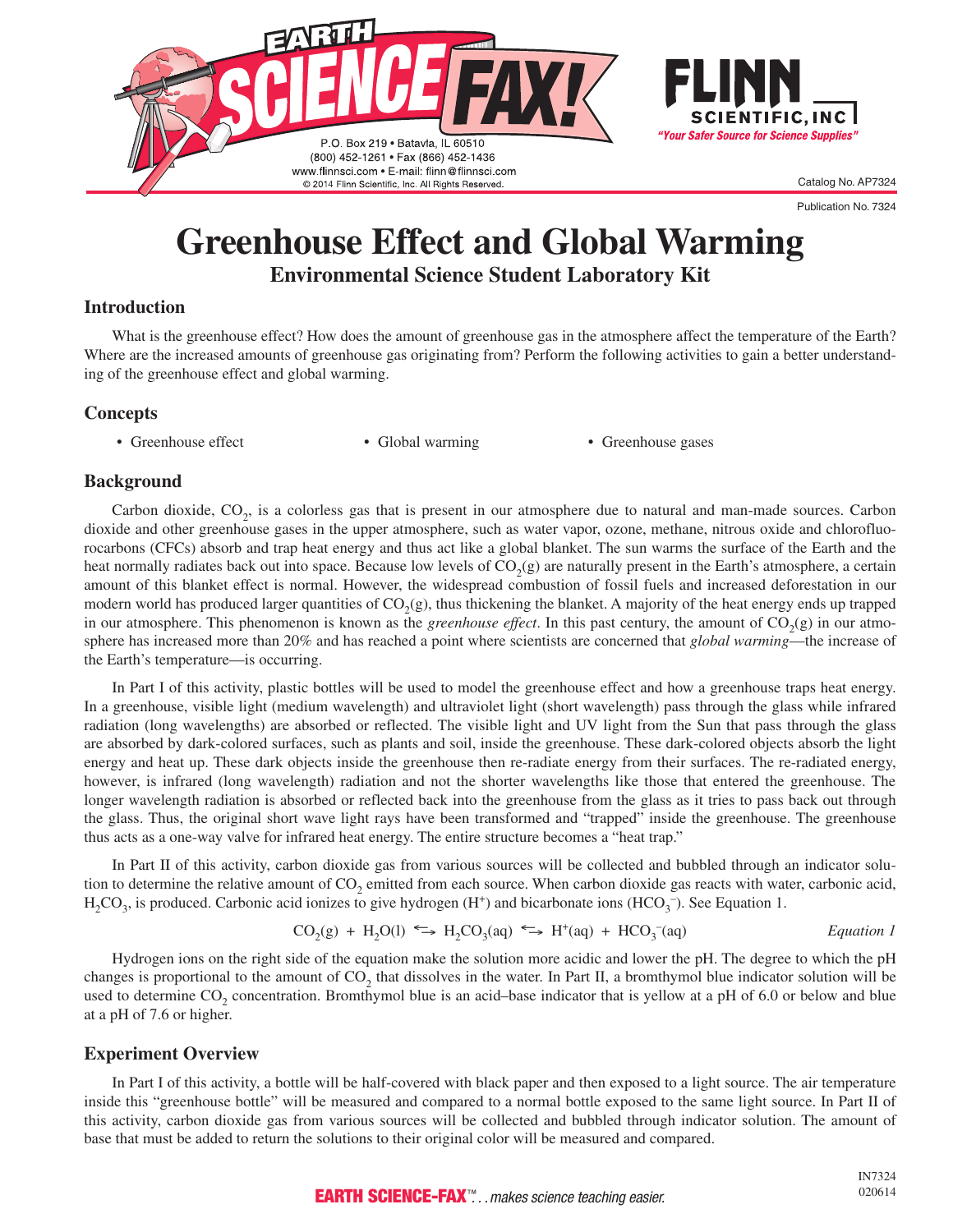#### **Materials**

| Bromthymol blue solution, 0.04%, 5 mL                     | Permanent marker                |
|-----------------------------------------------------------|---------------------------------|
| Sodium bicarbonate, NaHCO <sub>3</sub> , 10 g             | Pipets, 3                       |
| Sodium hydroxide solution, NaOH, 0.1 M, 5 mL              | Ruler                           |
| Vinegar, 100 mL                                           | <b>Scissors</b>                 |
| Water, tap                                                | Straws, 3                       |
| Balloon, pre-filled with automobile exhaust               | String, 6" pieces, 3            |
| Balloons, empty, 2                                        | Stopper, one-hole               |
| Bottles, soda, and caps, 2                                | Support stand                   |
| Construction paper sheet, black                           | Tape (optional)                 |
| Containers and caps, plastic, 60-mL, 4                    | Thermometers, plastic-backed, 3 |
| Lamp or other light source, with bulb 150 watts or higher | Twist ties, 2                   |

#### *Safety Precautions*

*The dilute sodium hydroxide solution used in this activity is irritating to skin and eyes. Avoid contact of all chemicals with eyes and skin. Wear chemical splash goggles, chemical-resistant gloves, and a chemical-resistant apron. Wash hands thoroughly with soap and water before leaving the laboratory. Follow all laboratory safety guidelines.*

#### **Procedure**

#### **Part I. Greenhouse Effect**

- 1. Obtain two plastic soda bottles and caps, a sheet of black construction paper, scissors, clear tape, a ruler, three plasticbacked thermometers, three 6″ pieces of string, a support stand and a light source or lamp.
- 2. Tie a 6″ piece of string to the hole at the top of one of the thermometers.
- 3. Repeat step 2 with two additional 6″ pieces of string and two more thermometers.
- 4. Cut a  $6'' \times 6''$  piece of black construction paper to fit over one-half of the outside surface of one of the bottles.
- 5. Tape the black construction paper on the outside of one of the bottles (see Figure 1).



**Figure 1.** Black Construction Paper on Bottle **Figure 2.** Thermometer in Bottle

- 6. Place a thermometer inside the neck of one of the bottles. Allow the string to hang over the neck of the bottle and screw on the cap. The thermometer should be suspended in the bottle (see Figure 2).
- 7. Repeat step 6 using another thermometer and a second plastic bottle.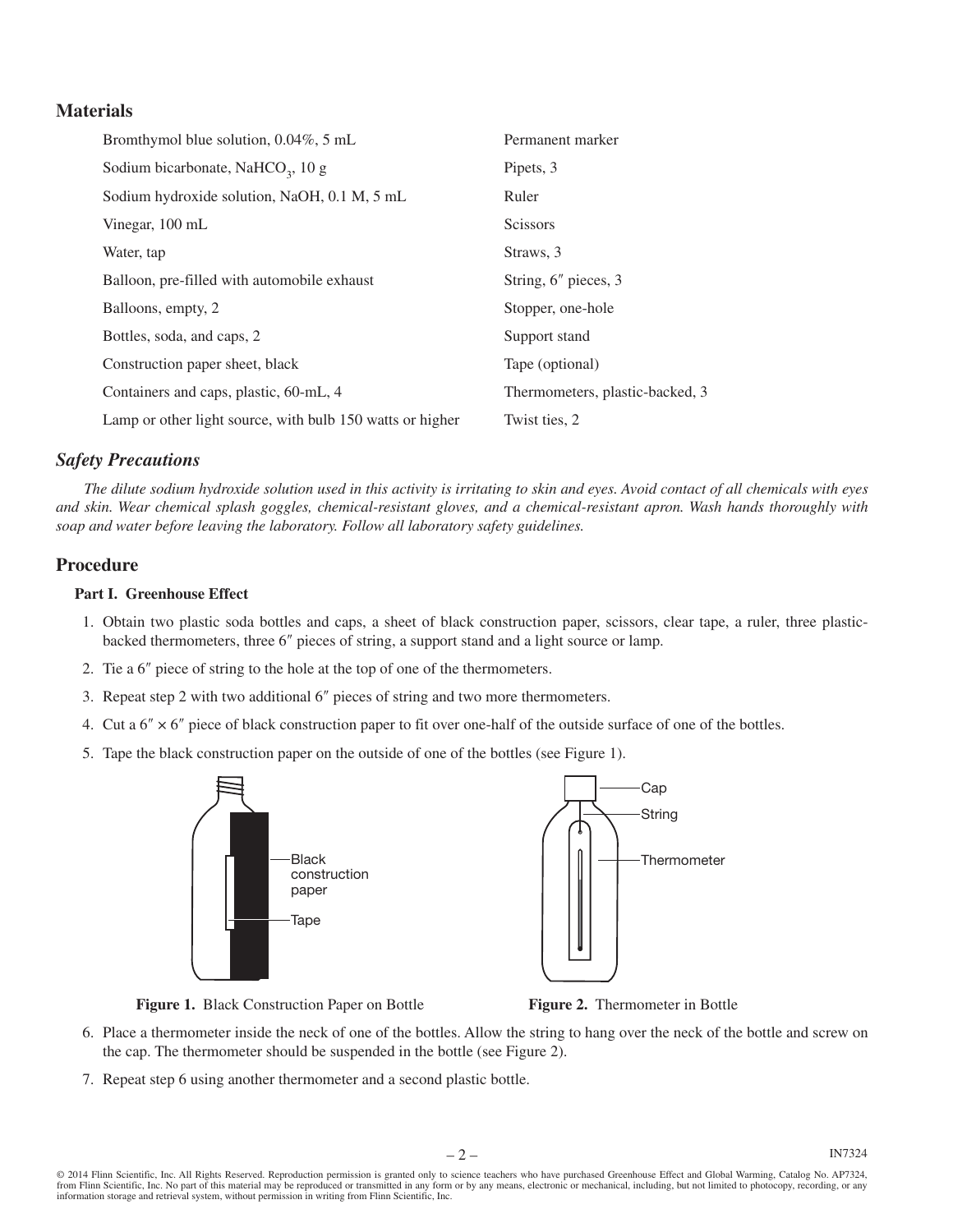8. Set up the activity as illustrated in Figure 3. Use a ring stand to position a third thermometer at 15 cm away from the lamp and the same height from the table top.



**Figure 3.** Top View of Activity Setup

- 9. Record the temperature for each of the three thermometers before the light is turned on.
- 10. Turn on the light and record the temperature of each thermometer every five minutes for 20 minutes.
- 11. Record all temperature readings in the data table.

#### **Part II. Sources and Levels of Greenhouse Gas**

- 12. Obtain four 60-mL plastic containers and caps, a plastic soda bottle, 5 mL of bromthymol blue solution, 5 mL of 0.1 M sodium hydroxide, 30 g (5 teaspoons) of sodium bicarbonate, 100 mL of vinegar, a one-hole stopper, three pipets, two empty balloons, a balloon filled with automobile exhaust, three straws, a permanent marker, scissors, and two twist ties.
- 13. Blow up one of the empty balloons with your breath. Fill the balloon until it is the size of the prefilled automobile exhaust balloon. Use a twist tie to close the neck of the balloon once it has been inflated. Label the balloon "Breath" with a permanent marker.
- 14. Place approximately 30 g (6 teaspoons) of sodium bicarbonate into the plastic soda bottle.
- 15. Cut a pipet approximately 2″ from the end of the tip. Place the tip of this pipet into a one-hole rubber stopper (see Figure 4).



**Figure 4.** Pipet Tip in Stopper

16. Place the neck of the final empty air balloon over the free end of the pipet as shown in Figure 5. Wrap the neck of the balloon around the pipet. Fold over and pinch the excess portion of the neck of the balloon around the pipet with your thumb and first two fingers.



**Figure 5.** Neck of Balloon around Pipet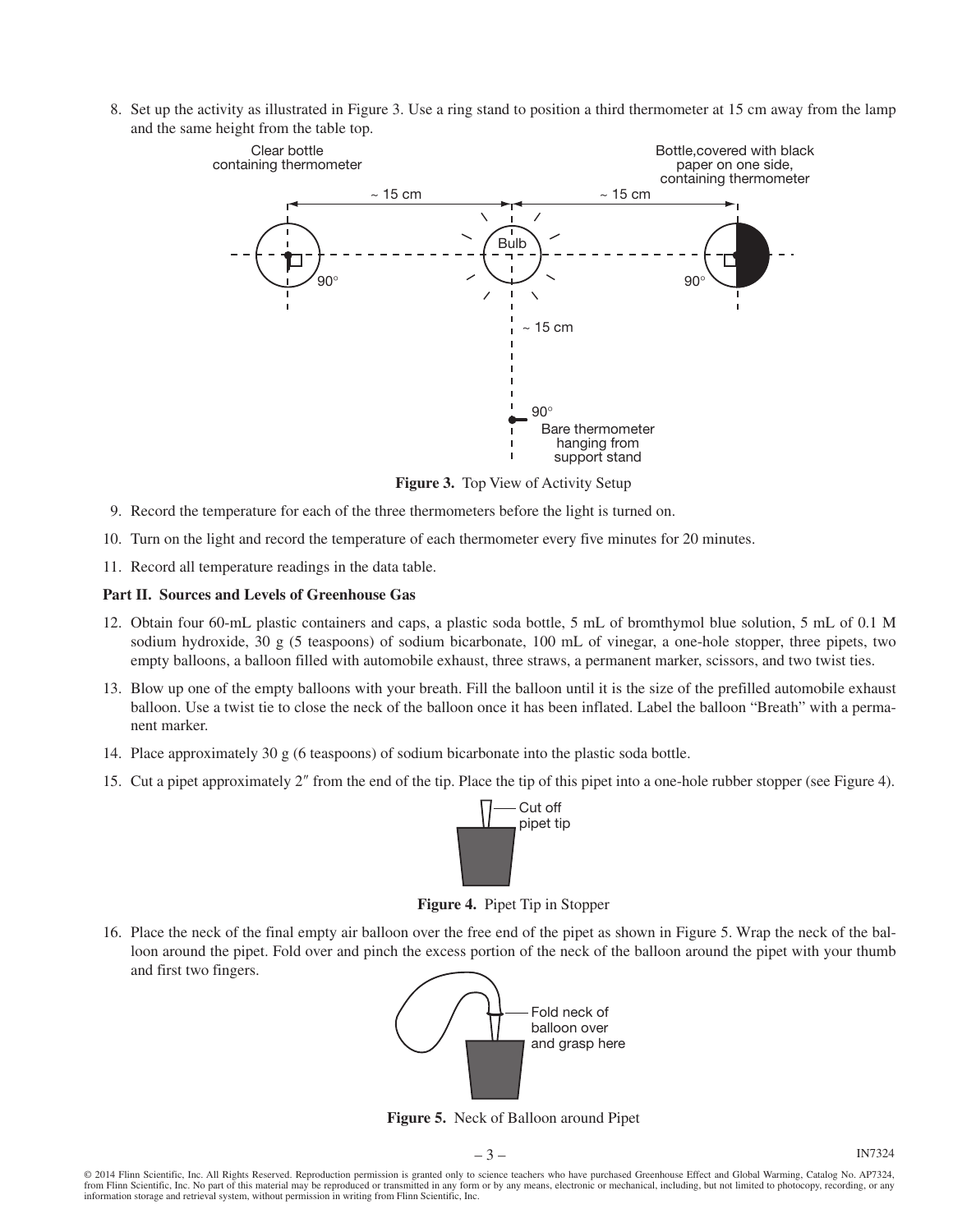- 17. Pour approximately 100 mL of vinegar into the plastic bottle and quickly place the one-hole stopper into the mouth of the plastic bottle. The balloon will quickly inflate with carbon dioxide gas.
- 18. Allow the balloon to inflate to the size of the other two already-filled balloons. Twist the neck of the balloon to close it and secure it with a twist tie. Label the balloon " $CO<sub>2</sub>$ " with a permanent marker.
- 19. Add 10 mL of tap water to each of four 60-mL plastic containers.
- 20. Using a pipet, add 10 drops of bromthymol blue solution to each 60-mL container. Record the initial color of the solution for each container bottle in the data table.
- 21. Obtain the "breath" balloon. Place a straw into the neck of the balloon. Fold over and pinch the excess portion of the neck of the balloon around the straw with your thumb and first two fingers (see Figure 6). Tape the neck of the balloon to the straw to obtain a tight seal, if necessary.



**Figure 6.** Neck of Balloon around Straw

- 22. Place the other end of the straw into the bromthymol blue solution in the bottom of one of the 60-mL containers.
- 23. Untwist the twist tie and bubble the air from the balloon through the straw and into the bromthymol blue solution until the balloon has deflated.
- 24. Place the cap on this container and record the color of the solution in the data table.
- 25. Repeat steps 21–24 for the balloon filled with automobile exhaust and the balloon filled with carbon dioxide. Record the color of the solutions in each 60-mL container in the data table.
- 26. Perform step 27 for any of the bottles that had solutions that underwent a color change.
- 27. Uncap the first container. Using a clean Beral-type pipet, add 0.1 M sodium hydroxide solution drop-by-drop to the indicator solution, swirling the solution with each added drop. Count the number of drops required for the indicator to change back to its original color. *Note:* Use the fourth small container with the original bromthymol blue solution as the color control. Wait a minute or two before recording the final drop counts as the color may revert slightly.
- 28. Record the number of drops and observations in the data table.
- 29. Answer the *Post-Lab Questions*.

#### **Disposal**

Consult your instructor for appropriate disposal procedures.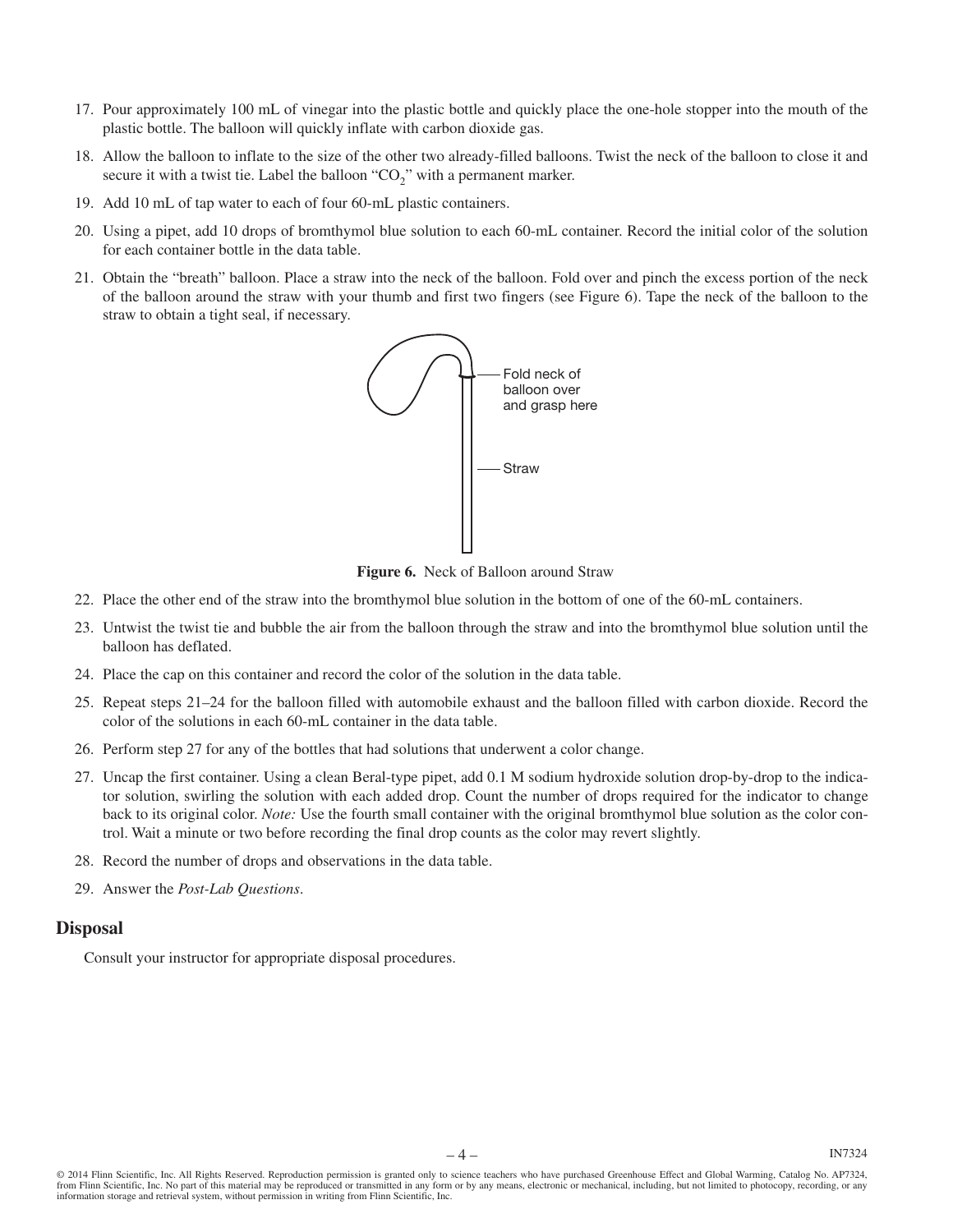*Name:* \_

# **Greenhouse Effect and Global Warming Worksheet**

### **Data Tables**

#### **Part I. Greenhouse Effect**

*All temperatures in degrees C*

| Time (min)     | Open | <b>Clear Bottle</b> | <b>Bottle with Construction Paper</b> |
|----------------|------|---------------------|---------------------------------------|
| $\overline{0}$ |      |                     |                                       |
| 5              |      |                     |                                       |
| $10\,$         |      |                     |                                       |
| 15             |      |                     |                                       |
| $20\,$         |      |                     |                                       |

#### **Part II. Sources and Levels of Greenhouse Gas**

| Source of $CO2$    | <b>Initial Solution Color</b> | <b>Color after Adding Gas</b> | <b>Number of Drops of NaOH Required</b> |
|--------------------|-------------------------------|-------------------------------|-----------------------------------------|
| <b>Breath</b>      |                               |                               |                                         |
| Automobile Exhaust |                               |                               |                                         |
| CO,                |                               |                               |                                         |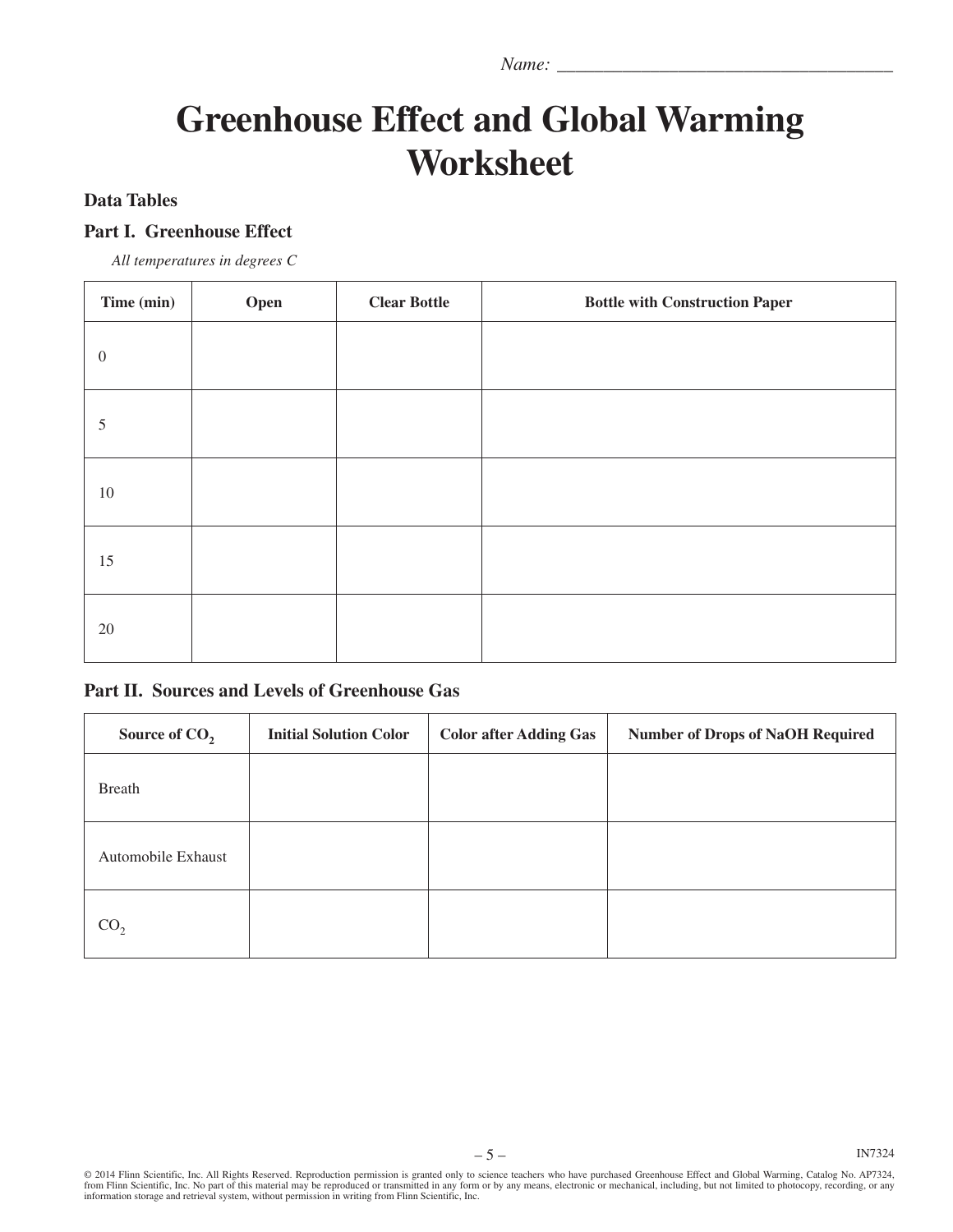#### **Post-Lab Questions**

- 1. Compare and contrast the temperature results obtained for the different thermometer setups in Part I.
- 2. Define the greenhouse effect and global warming. Describe how they are related.
- 3. How do the temperature results observed for the different bottles in Part I relate to the greenhouse effect?
- 4. What additional experiments could be performed using the basic setup in Part I to further investigate the greenhouse effect?
- 5. Which indicator sample(s) in Part II revealed the presence of carbonic acid after the balloon gases were bubbled through them?
- 6. Compare the number of drops of NaOH required to return to the original control color for each solution. What do these results mean?
- 7. Which balloon sample contained the largest amount of  $CO<sub>2</sub>$ ? Which contained the least?
- 8. Describe possible sources of experimental error that may affect the results for Part II.
- 9. Name a few ways to decrease the amount of greenhouse gas that is released into the atmosphere.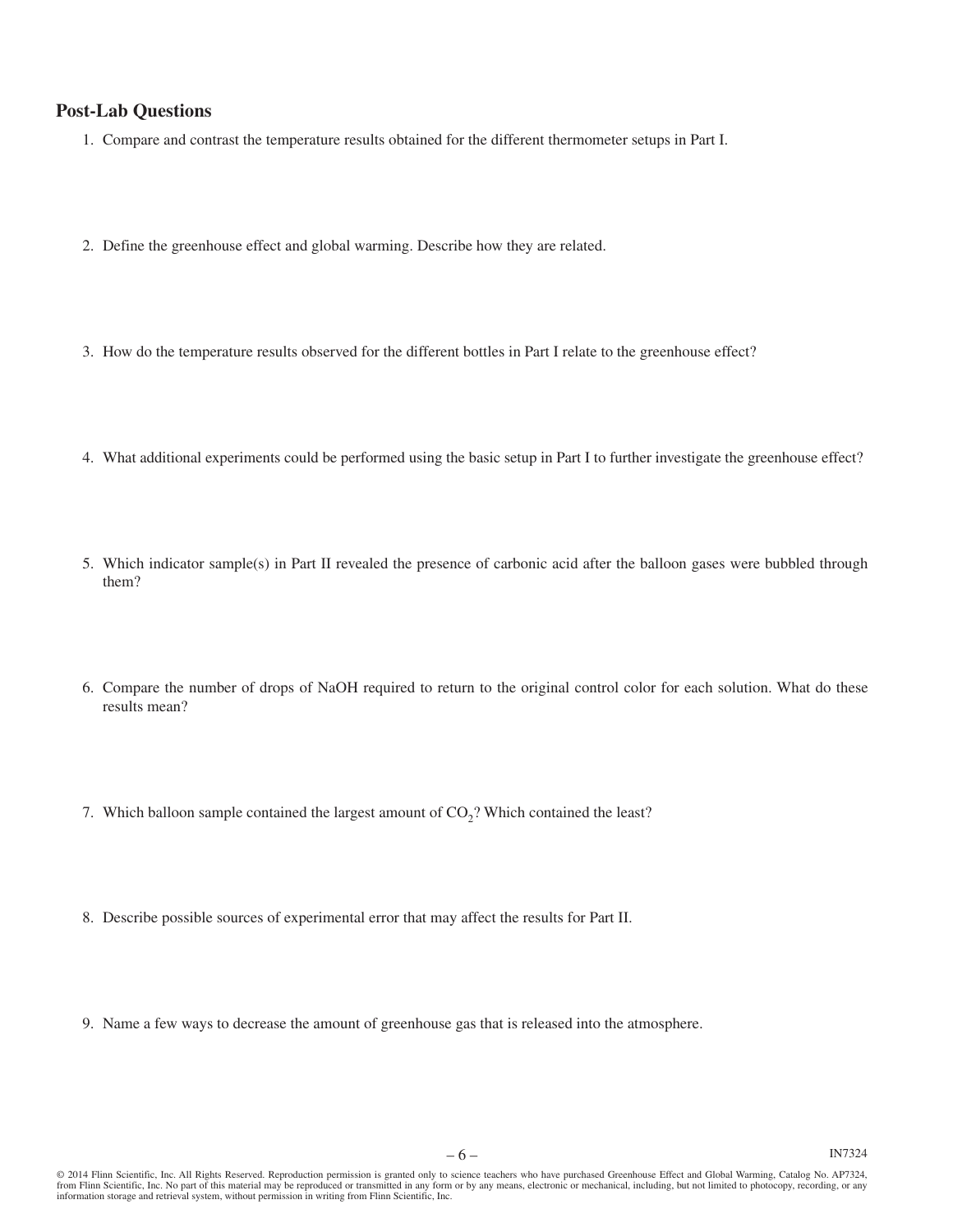# **Teacher's Notes Greenhouse Effect and Global Warming**

#### **Materials Included in Kit** (for 5 groups of students)

| Bromthymol blue solution, 0.04%, 100 mL        | Pipets, 15                       |
|------------------------------------------------|----------------------------------|
| Sodium bicarbonate, NaHCO <sub>3</sub> , 100 g | Soda bottles and caps, 10        |
| Sodium hydroxide solution, NaOH, 0.1 M, 150 mL | Straws, 50                       |
| Vinegar, 800 mL                                | Stoppers, one-hole, 5            |
| Balloons, 20                                   | String, 400 ft                   |
| Construction paper, black, 5 sheets            | Thermometers, plastic-backed, 15 |
| Containers and caps, plastic, 60-mL, 20        | Twist ties, 20                   |
| Folders, 2 (for teacher use)                   |                                  |

#### **Additional Materials Needed** (for each lab group)

| Water, tap                                  | <b>Scissors</b>                         |
|---------------------------------------------|-----------------------------------------|
| Light source, with bulb 150 watts or higher | Support stand                           |
| Oven mitt (for teacher use)                 | Tape, clear                             |
| Permanent marker                            | Tape, masking or duct (for teacher use) |
| Ruler                                       |                                         |

#### **Pre-Lab Preparation**

- 1. The automobile exhaust balloons should be prefilled by the instructor before class. Make sure to perform the following preparation steps outdoors in a well-ventilated area.
- 2. Blow up and allow five balloons to be used for the automobile exhaust collection to deflate. Doing this will prime the balloons and help them inflate more readily.
- 3. Roll the folder lengthwise into a cone as shown in Figure 7. One end of the rolled up folder should be just large enough to fit over the car's tailpipe, and the other end should be small enough to accommodate the neck of the balloon.



**Figure 7.** Folder Rolled Lengthwise

- 4. Tape the cone securely with masking or duct tape.
- 5. Wearing an oven mitt, place the large end of the rolled up folder over the tailpipe of a car and the neck of a balloon over the small end of the folder cone.
- 6. Make sure the car is in the park position, and have an assistant start the car. C*aution:* Do not do this in an enclosed space. Do not breathe in the exhaust!
- 7. The balloon should fill rapidly. Fill the balloon until it is approximately 10 to 11 cm in diameter. Make sure that a tight seal is formed between the car's tailpipe and the folder cone.
- 8. When the balloon is full, twist the neck of the balloon several times and seal using a twist tie.
- 9. Repeat with the required number of balloons. Fill a couple extra balloons with exhaust in case of leakage or breakage.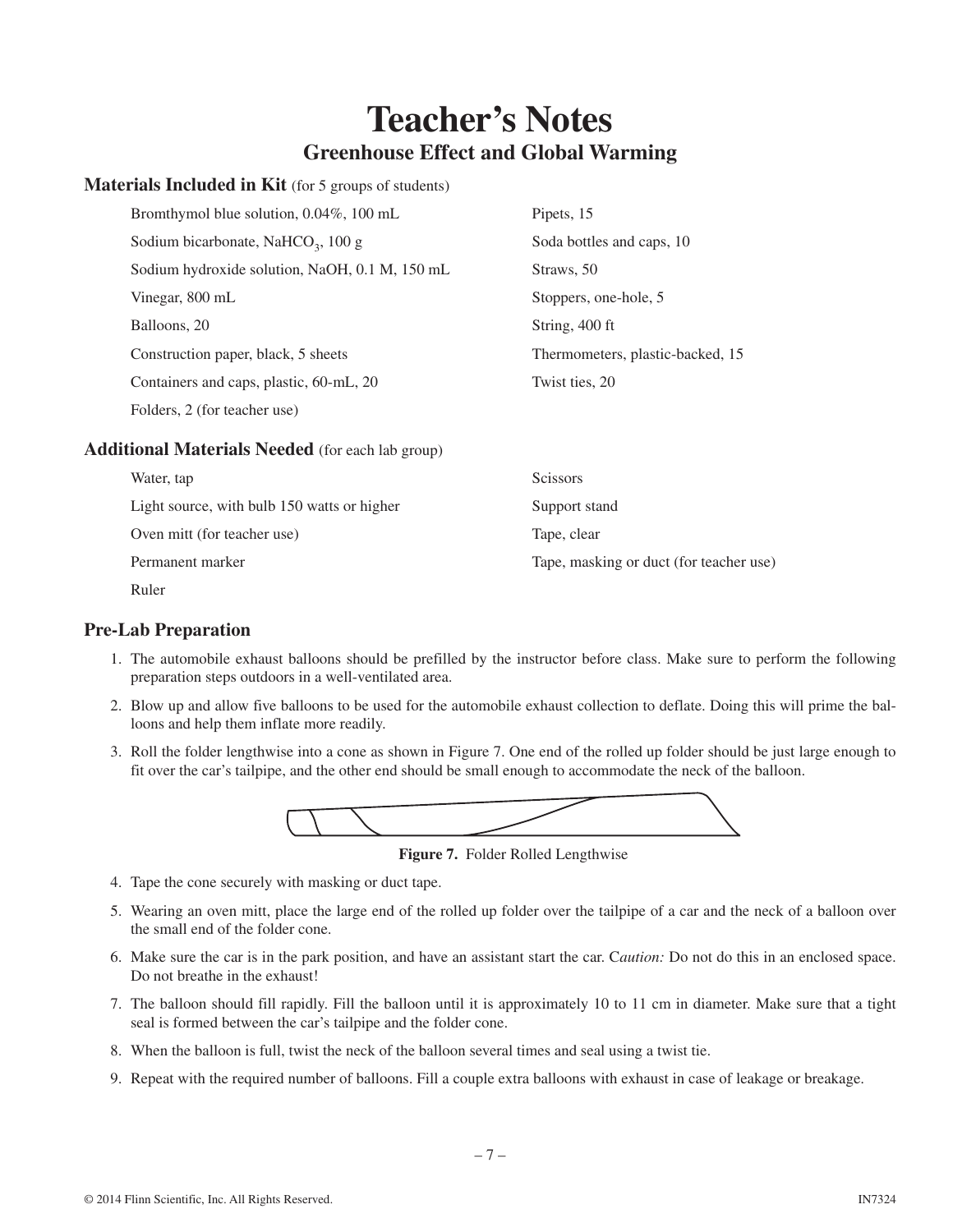# **Teacher's Notes** *continued*

#### *Safety Precautions*

*The dilute sodium hydroxide solution used in this activity is irritating to skin and eyes. Avoid contact of all chemicals with skin and eyes. Use extreme caution when filling balloons with car exhaust. Use an oven mitt to hold the folder and make sure the car is in the "park" position. Wear chemical splash goggles, chemical-resistant gloves, and a chemical-resistant apron. Remind students to wash their hands thoroughly with soap and water before leaving the laboratory. Please review current Material Safety Data Sheets for additional safety, handling, and disposal information.*

#### **Disposal**

Please consult your current *Flinn Scientific Catalog/Reference Manual* for general guidelines and specific procedures, and review all federal, state and local regulations that may apply, before proceeding. The indicator solutions may be rinsed down the drain with plenty of excess water according to Flinn Suggested Disposal Method #26b.

#### **Connecting to the National Standards**

This laboratory activity relates to the following National Science Education Standards (1996):

#### *Unifying Concepts and Processes: Grades K–12*

Evidence, models, and explanation

Constancy, change, and measurement

#### *Content Standards: Grades 5–8*

Content Standard D: Earth Science, structure of the Earth system

Content Standard F: Science in Personal and Social Perspectives; populations, resources, and environments; natural hazards; risks and benefits; science and technology in society

#### *Content Standards: Grades 9–12*

Content Standard D: Earth and Space Science, energy in the Earth system, geochemical cycles Content Standard F: Science in Personal and Social Perspectives; personal and community health; natural resources, environmental quality, natural and human-induced hazards

#### **Alignment with AP Environmental Science Topics and Scoring Components**

*Topic:* Global Change. Global Warming (Greenhouse gases and the greenhouse effect; impacts and consequences of global warming; reducing climate change; relevant laws and treaties).

*Scoring Component:* 10-Global Change, Global Warming.

#### **Teaching Tips**

- The temperatures in the bottles in Part I will change quickly if the bulb is intense, unshielded, and at the right distance from the bottles. This procedure works best if the bulb is at table level. A "clamp-on" style unshielded bulb works well. Try the actual setup before having students start Part I. A 150-watt bulb or stronger at a distance of 15 cm will give optimal results.
- In Part I, the bottle, with one-half of its surface black, is very efficient at absorbing and converting the short wavelengths to long wavelengths and will very efficiently trap the energy inside the bottle and dramatically increase the internal temperature.
- Use extreme caution when filling the balloons with automobile exhaust. Wear an oven mitt and make sure the car is in the "park" position. The rolled up folder should withstand the small amount of heat that is generated during the filling procedure very well. An extra folder is included just in case.
- • Only the instructor should fill the balloons with automobile exhaust.
- • As an extension, fill additional balloons with exhaust from different vehicles and compare the titration results in Part II. Once again, only the instructor should fill these balloons.
- Have students inflate and deflate the balloon for the  $CO_2$  collection before use. This will allow the balloon to inflate more readily.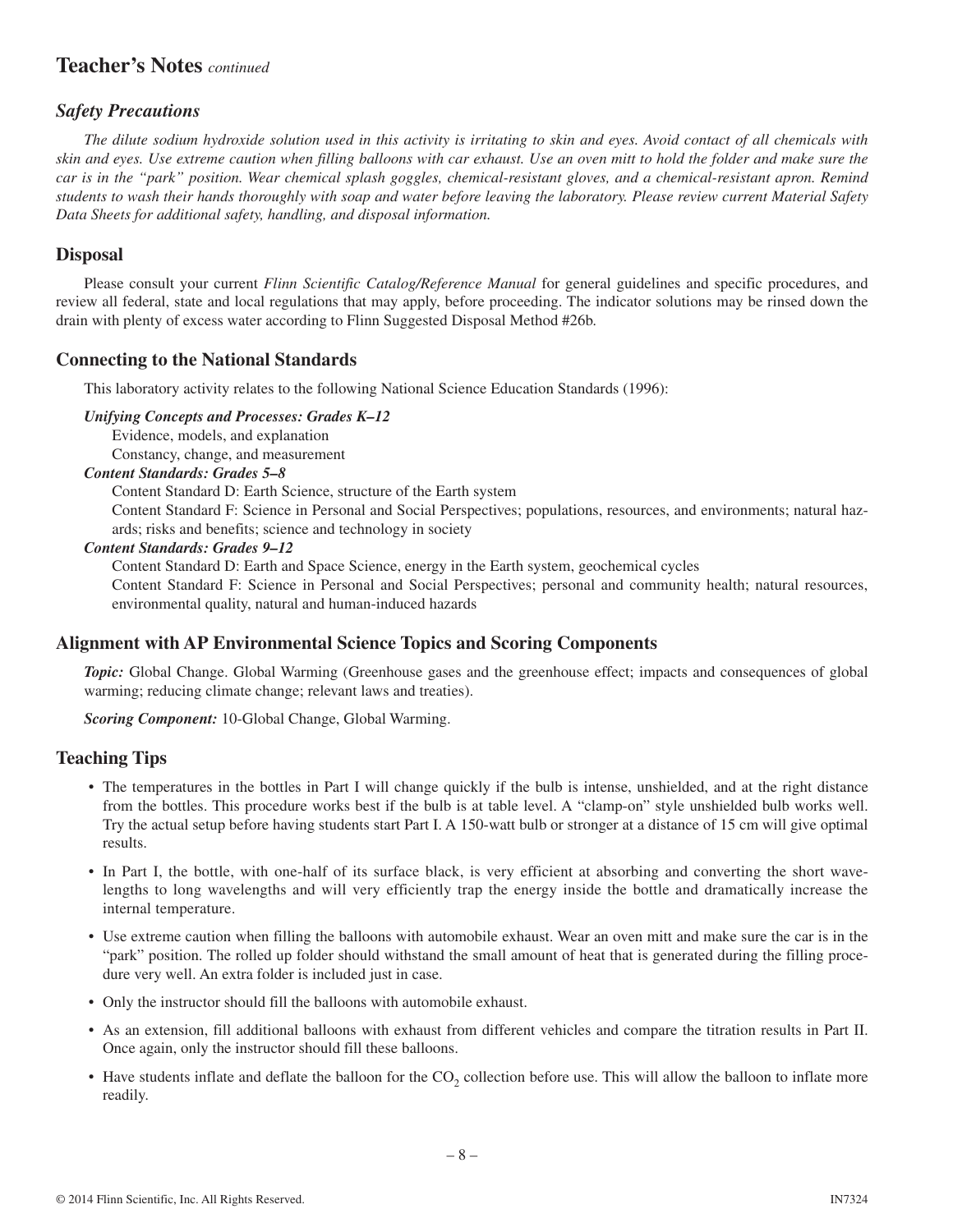## **Teacher's Notes** *continued*

- • If time allows have students test the carbon dioxide level of ambient air by filling a balloon with a bicycle pump and repeating Part II. Ambient air will not turn the bromthymol blue solution yellow.
- Have students visit the Web site, http://www.americanforests.org/resources/ccc (last accessed May 2009) after these experiments have been performed. This Web site has an easy-to-use tool called the Personal Climate Change Calculator that will measure an individual's climate-affecting carbon dioxide  $(CO<sub>2</sub>)$  emissions.

#### **Sample Data Tables** *(Student data will vary.)*

#### **Part I. Greenhouse Effect**

*All temperatures in degrees C*

| Time (min) | Open | <b>Clear Bottle</b> | <b>Bottle with Construction Paper</b> |
|------------|------|---------------------|---------------------------------------|
|            | 22.2 | 22.2                | 22.2                                  |
|            | 26.1 | 27.2                | <i>30.0</i>                           |
| 10         | 27.2 | 30.0                | 33.3                                  |
| 15         | 27.8 | 31.1                | 35.0                                  |
| 20         | 27.8 | 31.1                | 36.1                                  |

#### **Part II. Sources and Levels of Greenhouse Gas**

| Source of CO <sub>2</sub> | <b>Initial Solution Color</b> | <b>Color after Adding Gas</b> | <b>Number of Drops of NaOH Required</b> |
|---------------------------|-------------------------------|-------------------------------|-----------------------------------------|
| Breath                    | Blue                          | Green                         |                                         |
| Automobile Exhaust        | Blue                          | Yellow                        |                                         |
| CO.                       | Blue                          | Yellow                        | 16                                      |

#### **Answers to Post-Lab Questions** *(Student answers will vary.)*

1. Compare and contrast the temperature results obtained for the different thermometer setups in Part I.

*The air temperature in the bottle half-covered with black construction paper increased the most rapidly. The standard bottles' temperature rose but not as quickly as the bottle with black construction paper. The control temperature (open thermometer) initially rose and then leveled off.*

2. Define the greenhouse effect and global warming. Describe how they are related.

*The greenhouse effect is the heat-trapping effect of various greenhouse gases in our atmosphere. Global warming is the increase in the Earth's surface temperatures. The heat being trapped by the excess greenhouse gas blanket is gradually increasing the Earth's surface temperature.*

3. How do the temperature results observed for the different bottles in Part I relate to the greenhouse effect?

*Both bottles showed a variation of the greenhouse effect. Both bottles were closed off which caused the inside air temperature to steadily increase. However, the temperatures in the bottle with black construction paper rose the most rapidly. Its black surface was very efficient at absorbing and converting the short wavelengths to long wavelengths and very efficiently trapped the energy inside the bottle and increased the internal temperature. The black surface of this bottle represents the Earth's surface.*